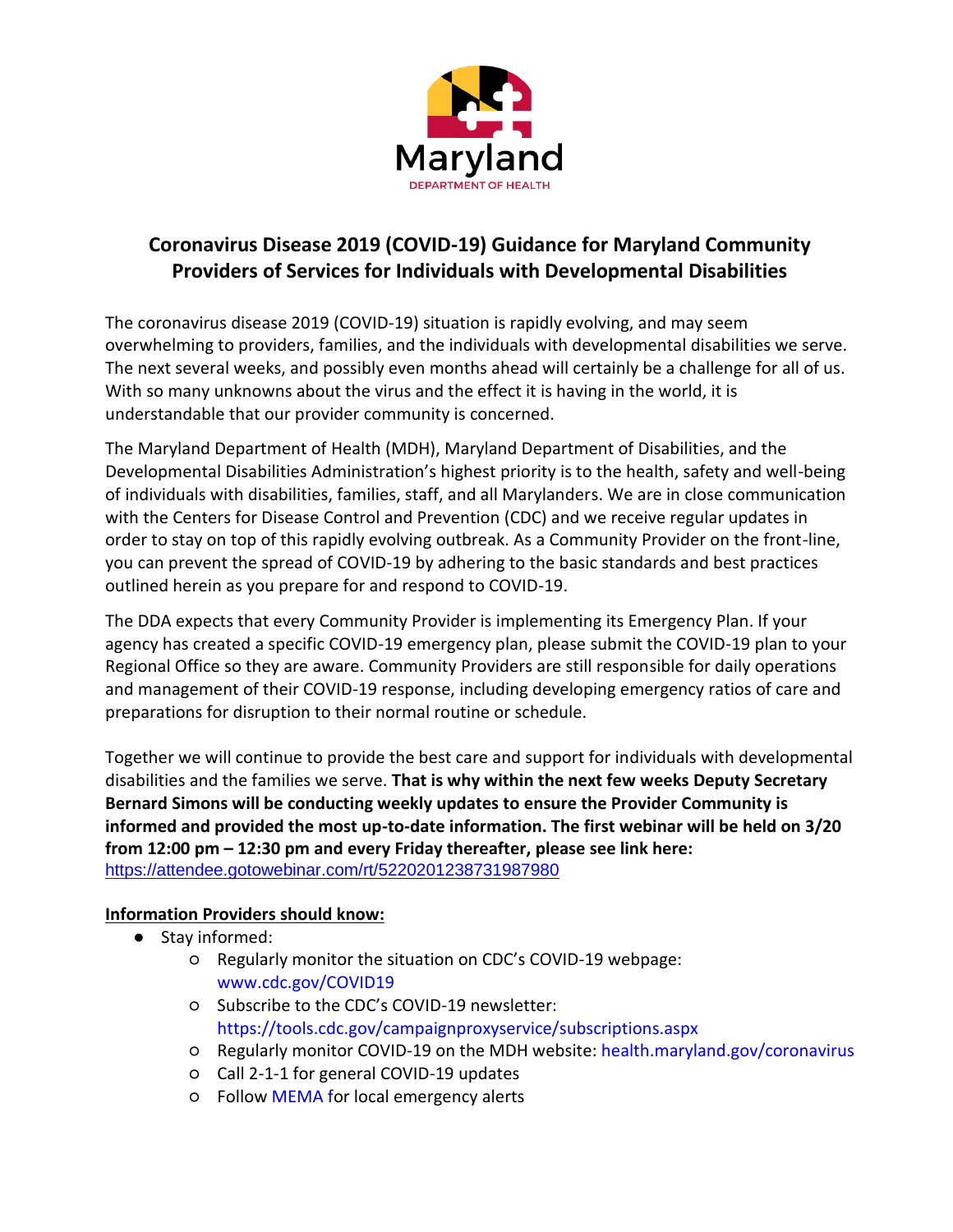- Follow MDH on Facebook https://www.facebook.com/MDHealthDept/
- Reach out to your local health department <https://health.maryland.gov/Pages/departments.ASPX>
- Watch CDC's video demonstrating good hand hygiene: [https://www.youtube.com/watch?v=d914EnpU4Fo&feature=youtu.Tbe](https://www.youtube.com/watch?v=d914EnpU4Fo&feature=youtu.be)
- Be prepared:
	- Update and/review your agency's emergency plan
	- Establish relationships with key health care and local health department partners in your community
	- Create an agency specific emergency list
	- Conduct an inventory of available Personal Protective Equipment (PPE)
	- Train your staff on proper use of PPE
- Communicate with your staff and individuals with developmental disabilities about COVID-19
	- Report any Personal Supports staff shortages to your DDA Regional Office
- Screen individuals, staff, and visitors for the symptoms of COVID-19:
	- Fever
	- Coughing
	- Shortness of breath
- The DDA encourages employees that are sick to stay home and we ask you to follow your agency internal sick policy.
- Practice social distancing by staying 6 feet away from other people, when feasible
- Increase handwashing as per the guidance of the CDC
- Cover coughs and sneezes with your elbow
- Frequently disinfect personal surfaces: doorknobs, phones, keyboards, etc.
- Contact case managers if you have questions about resources

#### **How to get Critical Supplies, Food, Medication, Medical Supplies, PPE –**

Every Community Provider, as appropriate for its operation, will need to evaluate their emergency stock of critical supplies.

- Check for an adequate supply of food, water, supplements and thickening agents
- Check that refills are available on prescription medications
- Evaluate levels of medical equipment and supplies
- Evaluate levels of personal protective equipment (PPE)

The DDA recommends that all families and providers have a two-week supply of food and water available in case of emergency, including quarantine. Inventory items like canned goods and other shelf stable foods, and determine whether more should be purchased. Based on the needs of the individual(s), ensure there is an adequate supply of supplements (Ensure, vitamins, etc.) and food thickening agents (if required).

If prescription medication refills are needed, contact the individual's doctor to request. Check items that may have expiration dates, like EpiPens® and diabetic supplies. Identify alternate vendors for obtaining prescription and over-the-counter medications if relationships with established vendors become strained or disrupted. **Contact the Maryland Medicaid Pharmacy**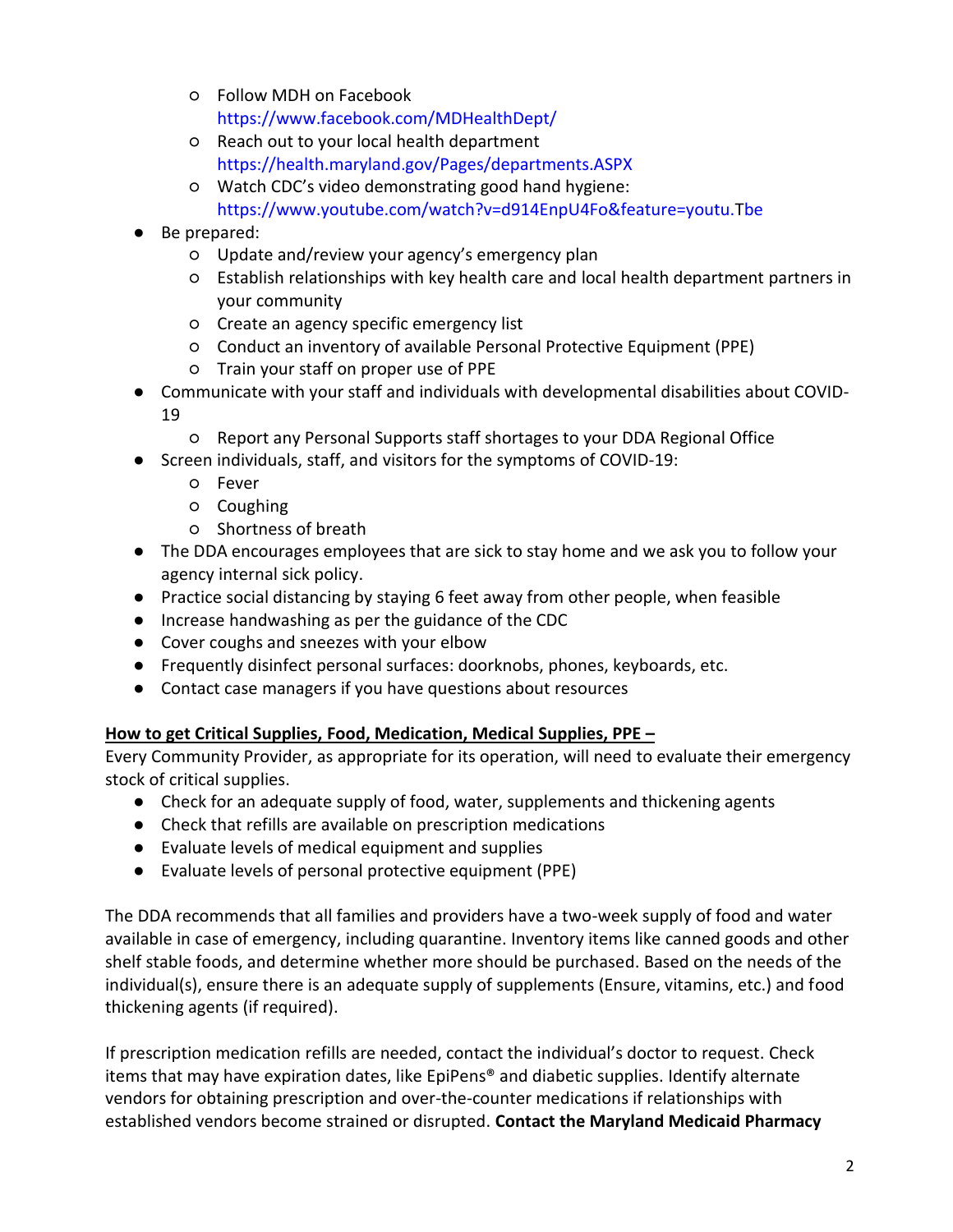#### **Program (1-800-492-5231, option 3) if individuals with developmental disabilities have difficulty obtaining refills.**

Items like incontinence briefs, disinfectant, soap, clean towels/paper towels and alcohol-based hand sanitizer (60% or higher) will also need to be available. Know what you have on hand and have a plan to obtain more when needed. Pay special attention to items that may be reaching the end of their shelf life, particularly supplies needed for ventilator-dependent residents. Do not forget to ensure a working thermometer is readily available. Identify alternate vendors for obtaining supplies if relationships with established vendors become strained or disrupted. **Contact the Maryland Durable Medical Equipment & Disposable Medical Supplies Program (410-767- 7283) if your individuals with developmental disabilities have difficulty obtaining additional supplies.** 

PPE are items like gloves, gowns and face masks. The need for these items may depend on the location of the Community Provider and population served. Inventory existing PPE to ascertain current supply levels and to ensure replacement of items reaching end-of-life. Identify alternate vendors for obtaining supplies if relationships with established vendors become strained or disrupted. To avoid overutilization of PPE and potential impact to your supply, follow CDC guidelines about when to use PPE. Safeguarding PPE from theft may need to be considered.

CMS is instructing state and federal surveyors not to cite agencies for not providing certain supplies, such as PPE, if they are having difficulty obtaining these supplies for reasons outside their control. However Community Providers are still expected to take all reasonable actions to mitigate shortages.

If a Community Provider does not have adequate stock of PPE or sanitary supplies, they should contact their local health department for assistance in identifying local suppliers.

## **EMERGENCY FUNDING**

The DDA is currently coordinating with MDH to determine how emergency funding will be allocated. The DDA recommends that providers keep itemized receipts, detailed records or logs of any purchases arising from COVID-19 preparedness or response to illness, and staffing changes needed to accommodate the COVID-19 response. The DDA is in close contact with MDH leadership to ensure Providers are kept abreast of emergency funding.

The DDA will not require submission of a Modified Service Funding Plan Request for Services during the COVID-19 emergency, if Community Providers need additional resources for the people you support. The DDA will provide appropriate guidance once the DDA receives communication from MDH.

#### **COORDINATION OF COMMUNITY SERVICES AGENCIES**

The DDA recommends that Coordination of Community Services (CCS) agencies practice social distancing and limit the number and size of in-person contacts. CCSs may use phone calls, Skype or any other appropriate communication methods so that staff may provide their services remotely. Monitoring visits, especially visits to hospitals and nursing facilities, should be conducted via phone or Skype whenever possible, to limit unnecessary visitors to those facilities.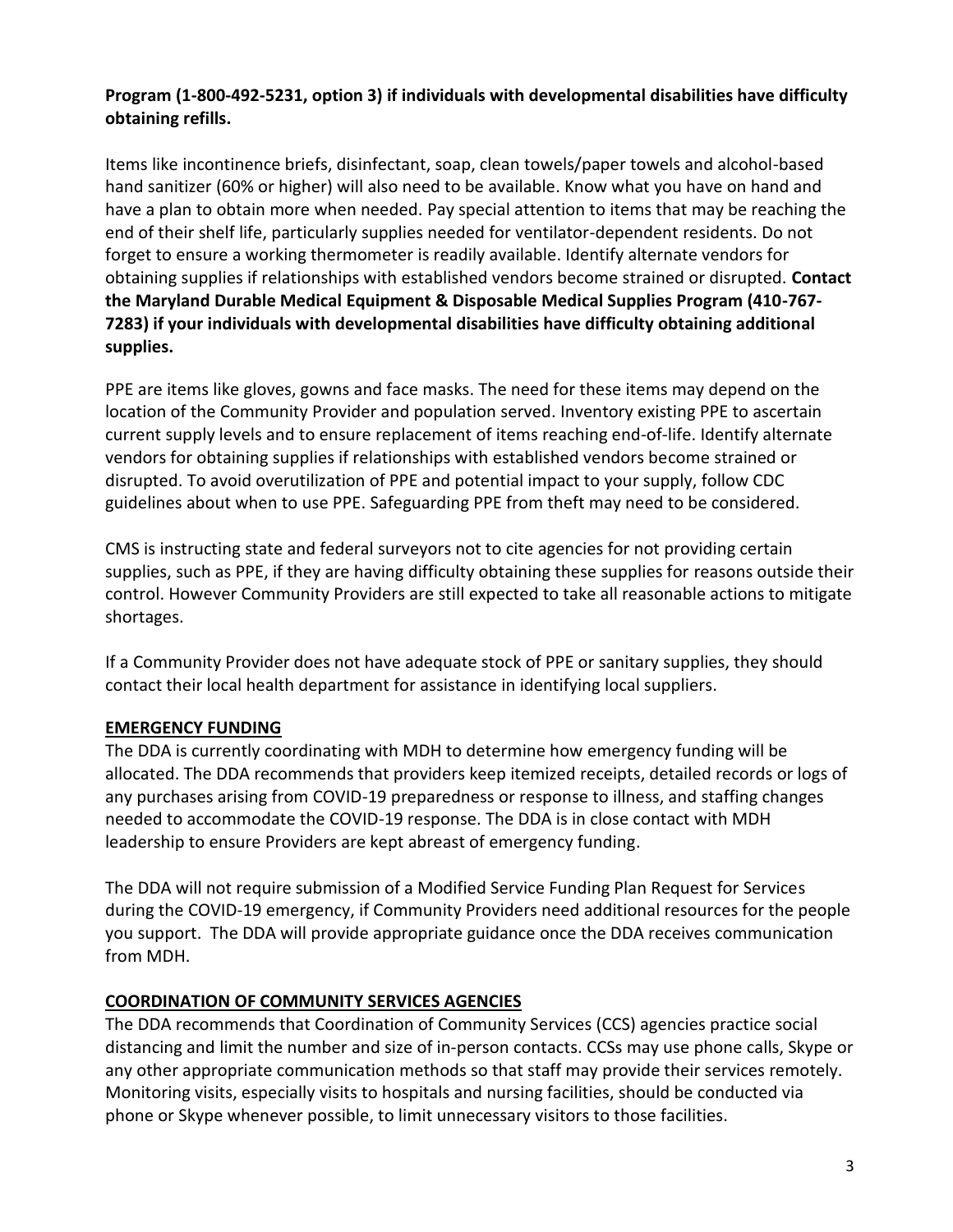If a person's caregiver is quarantined due to COVID-19, they may request emergency support from their provider agency. If the individual has self-directed services, coordinate with their Support Broker to arrange for alternative staff.

Note: If CCSs hear that staff are refusing to provide personal supports to families, please report this issue to the provider agency so they are aware and can take appropriate action.

## **MEANINGFUL DAY SERVICE PROVIDERS & CONGREGATE SETTINGS**

Community Providers who offer meaningful day services should follow MDH and CDC recommendations for social distancing, infection control, visitor limitations, and consider if their agency needs to close temporarily. The DDA will relax community outing requirements for Community Providers while the CDC and CMS recommend at-risk individuals avoid crowds as much as possible.

The DDA expects providers to follow emergency closure protocols for announcing closures, including standard notification of the Director of their DDA Regional Office. The DDA tracks and uses this information to provide necessary support and guidance to our Community Provider network.

## **Visitor Restrictions–**

Each agency should develop a policy on visitors with the following CDC recommendations in mind:

- Send letters or emails to families advising them to consider postponing or using alternative methods for visitation (i.e. video conferencing) during the next several months
- Post signs at the entrances to the facility instructing visitors to not enter if they have fever or symptoms of a respiratory infection. Consider having visitors sign visitor logs in case contact tracing becomes necessary
- Ask all visitors about fever or symptoms of respiratory infection. Restrict anyone with:
	- Fever or symptoms of respiratory infection (e.g., cough, sore throat, or shortness of breath)
	- International travel within the last 14 days to affected countries. Information on high-risk countries is available on the CDC's COVID[-19 travel website](https://www.cdc.gov/coronavirus/2019-ncov/travelers/index.html)
	- Contact with an individual with COVID-19
	- Resides in a community where community-based spread of COVID-19 is occurring
- When allowed, visitors should be encouraged to frequently perform hand hygiene and limit their movement and interactions with others in the facility (e.g., confine themselves to the resident's room)
- When visitor restrictions are implemented, the facility should facilitate remote communication between the resident and visitors (e.g., video-call applications on cell phones or tablets), and have policies addressing when and how visitors might still be allowed to enter the facility (e.g., end of life situations)

## **CLOSURES**

If a person's usual day program is closed, then residential providers should activate their emergency plan, including staffing ratios, as they would during severe weather conditions. Individuals may stay at home with their provider or family member(s). The DDA recommends that providers keep itemized receipts and detailed records of any purchases or staffing changes needed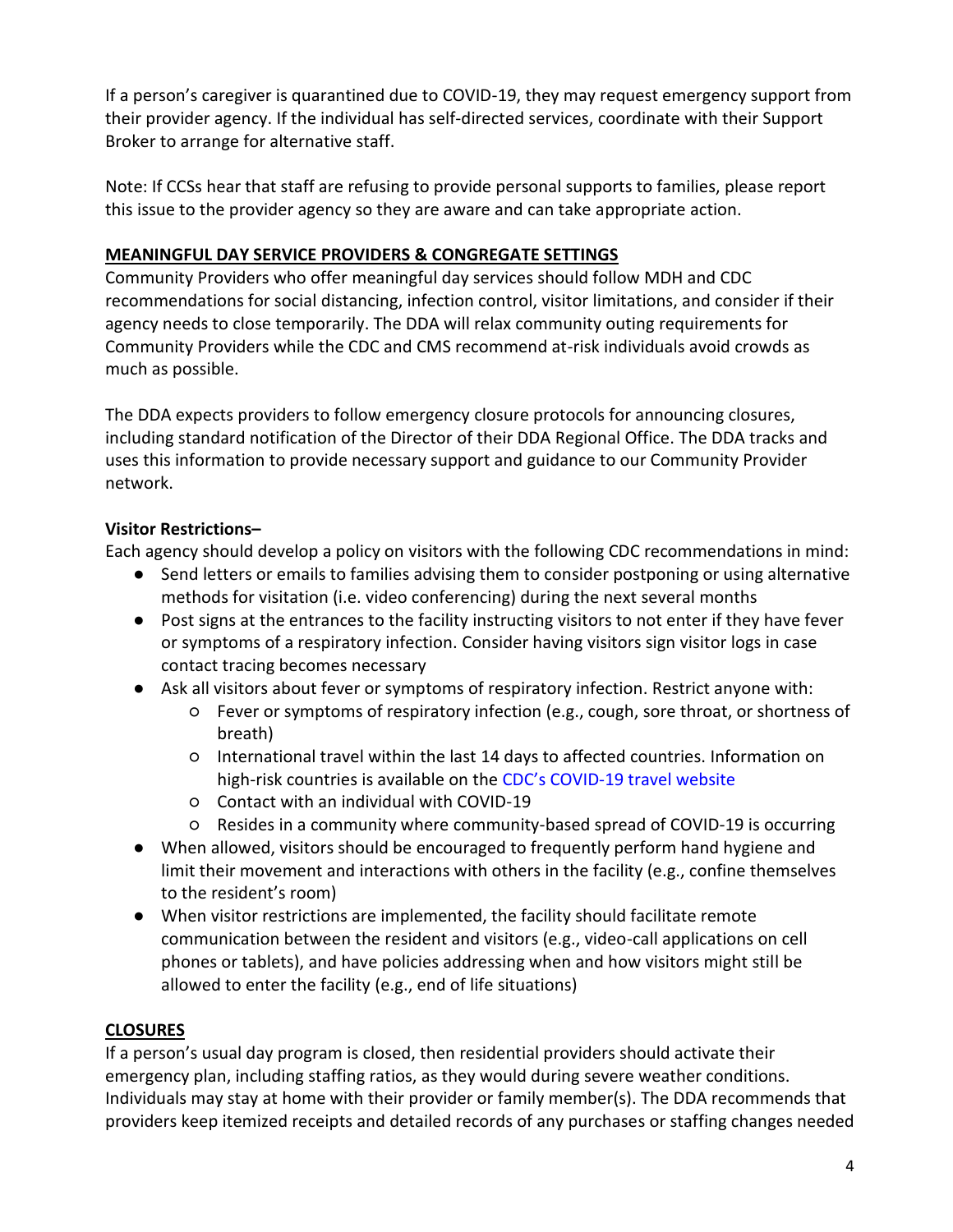to accommodate COVID-19 preparedness and response, as reimbursement may be available in the future.

If a residential services provider is required to temporarily relocate due to an emergency, they must notify the Regional Director for that region of all the individuals that are being relocated, the address of the new site, and provide a contact number for the new site. While the choice and opinion of individuals' with developmental disabilities should always be considered, the DDA expects Community Providers to prioritize the health and safety of the individuals they serve.

#### **PROVIDER OPERATIONS AND PROCEDURES**

- Maintain open communication with individuals and families/guardians. Communicate with individuals and families/guardians about preparedness steps your agency takes, including any changes to the daily activities of individuals with developmental disabilities
- Develop staffing and programming plans, in the event that federal and state authorities direct individuals not to congregate in social settings like day programs. Providers must create a back-up staffing plan that can support individuals in other settings
- Review the [MDH FAQ document](https://phpa.health.maryland.gov/Documents/coronavirus_FAQ.pdf) for the latest updates

If a community has cases of COVID-19, local health officials will help identify those individuals and will follow up on next steps. The best advice if a confirmed case of COVID-19 happens in your community or a DDA community-based setting is to stay home as much as possible to reduce the risk of being exposed. Community spread is how the common cold and flu are transmitted. Depending on the severity, local health department officials may recommend additional actions to help reduce the risk of being exposed to COVID-19 if an outbreak happens in your community. These actions can slow the spread and reduce the impact of disease. It is important to follow directions from local health department officials. Individuals may be asked to do one or more of the following:

- Monitor for cold-like symptoms that may appear 2 to 14 days after exposure:
	- Fever
	- Cough
	- Difficulty breathing or shortness of breath
- Quarantine at home which means to separate and restrict the movement of those who are well, but who may have been exposed to disease but do not show symptoms to help stop the spread of disease
- Isolation at home, which means to separate those who are sick from those who are healthy to help stop the spread of disease

If an individual with disabilities is asked to do any of the above, the individual's health care practitioner and/or local health department will provide information about how to proceed. These individuals may also be asked a lot of questions about their recent travel, activity and interaction with others outside their home. This is a normal part of contact tracing, which health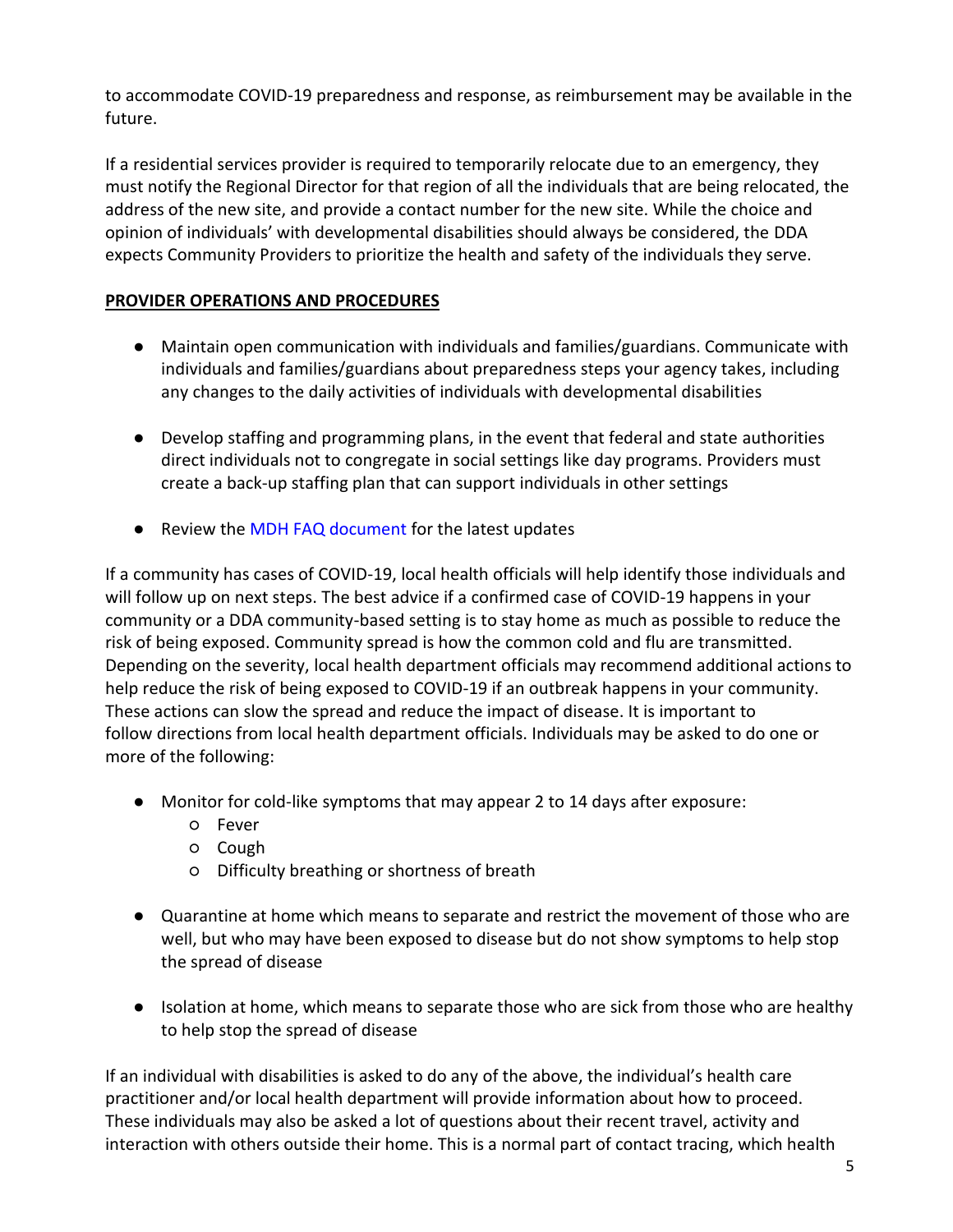care practitioners and scientists use to help determine the risk of COVID-19 exposure in communities.

Currently, people at risk for contracting COVID-19:

- Recently traveled to geographic areas of concern identified on the [CDC's COVID](https://www.cdc.gov/coronavirus/2019-ncov/travelers/index.html)-19 travel [website](https://www.cdc.gov/coronavirus/2019-ncov/travelers/index.html)
- Have close, personal contact with a person diagnosed with COVID-19
- Care for people with COVID-19
- Live in a community with community-based spread of COVID-9

If an individual with developmental disabilities is an older adult or has one or more chronic health conditions, they can take action to reduce their risk of exposure to COVID-19:

- Practice social distancing and take everyday precautions to keep space between themselves and others
- When out in public, keep away from others who are sick, limit close contact and wash hands often with soap and water or hand sanitizer with at least 60% alcohol content
- Avoid crowds as much as possible

#### **INFECTION CONTROL**

The DDA recommends that all Community Providers re-educate all staff on infection control cleaning procedures. This re-education should occur immediately for each person who engages, or may engage, in cleaning. In settings where staff work on different shifts and/or have staggered days off, re-education should occur on each shift until all staff are trained.

All staff should receive training on the selection, use, removal and disposal of personal protective equipment (PPE). Proper removal and disposal of PPE is critical for preventing infection. There are a variety of training resources available:

- CDC's COVID-19 PPE FAQ with a variety of links and resources:
	- [www.cdc.gov/coronavirus/2019-ncov/hcp/respirator-use-faq.html](http://www.cdc.gov/coronavirus/2019-ncov/hcp/respirator-use-faq.html)
- CDC training posters:
	- [www.cdc.gov/niosh/npptl/pdfs/PPE-Sequence-508.pdf](http://www.cdc.gov/niosh/npptl/pdfs/PPE-Sequence-508.pdf)
- The CDC video trainings in response to other infection control needs:
	- [www.cdc.gov/vhf/ebola/hcp/ppe-training/comprehensive-ppe-training.html](http://www.cdc.gov/vhf/ebola/hcp/ppe-training/comprehensive-ppe-training.html)

The Centers for Disease Control & Prevention (CDC) has published several guidance documents on infection control and COVID-19. Community Providers should review these documents and use them to identify enhancements in your existing infection control policies and emergency preparedness plans for epidemics and pandemics. Although these documents are written for healthcare providers, many of the recommendations are best practices for all providers responsible for the long-term health and safety of individuals receiving residential and facilitybased services.

- CDC Hospital Preparedness Assessment Tool:
	- <https://www.cdc.gov/coronavirus/2019-ncov/hcp/hcp-hospital-checklist.html>
- CDC Long-Term Care and other Residential Facilities Pandemic Influenza Planning Checklist:
	- [www.cdc.gov/flu/pandemic-resources/pdf/longtermcare.pdf](http://www.cdc.gov/flu/pandemic-resources/pdf/longtermcare.pdf)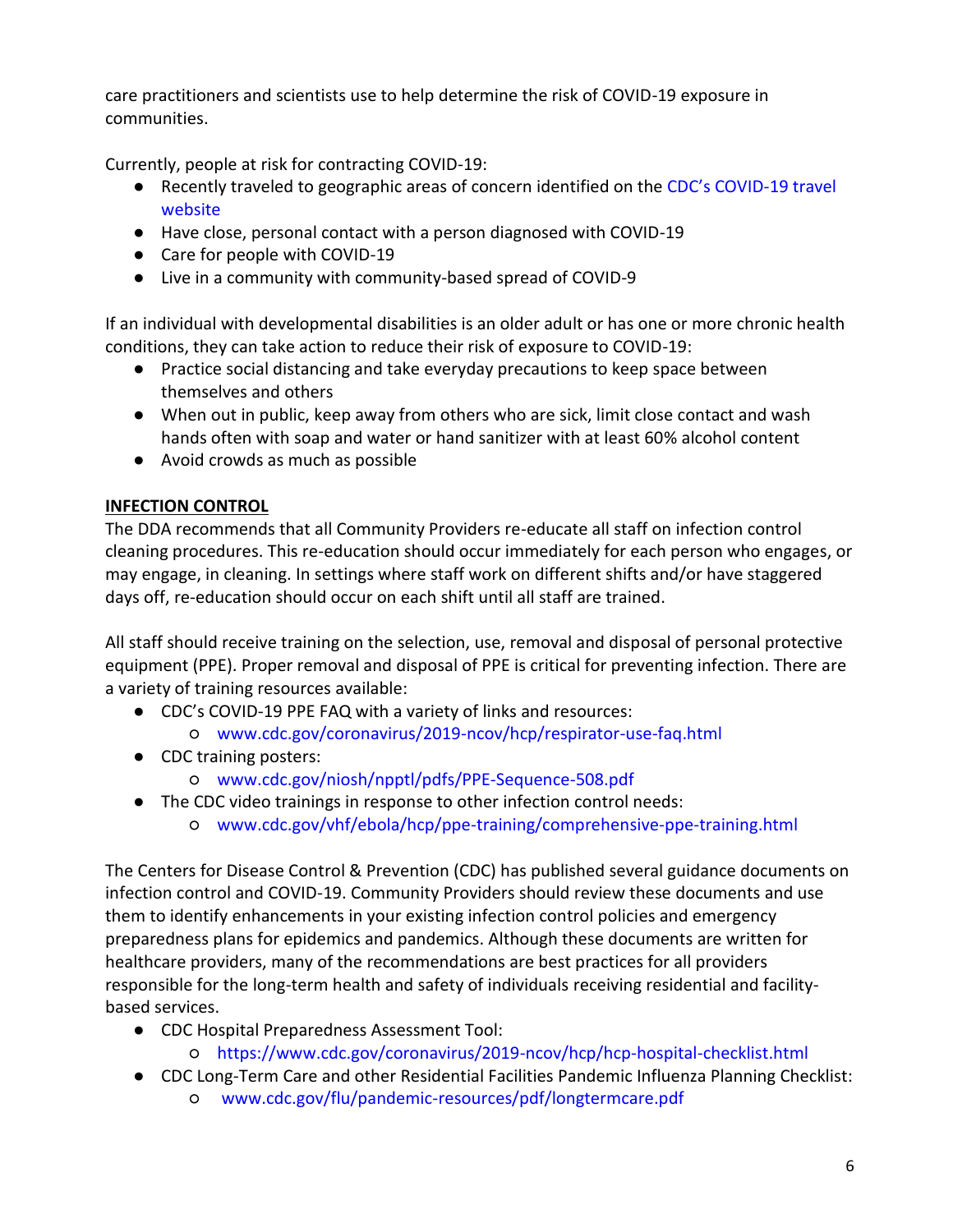## **IDENTIFICATION, TESTING, & QUARANTINE OF SUSPECTED CASES**

## **Identification –**

If a person with developmental disabilities exhibits the symptoms of COVID-19 and has any of the following exposures, they should seek medical attention right away.

- Recent travel to any geographic area of concern identified on the [CDC's COVID](https://www.cdc.gov/coronavirus/2019-ncov/travelers/index.html)-19 travel [website](https://www.cdc.gov/coronavirus/2019-ncov/travelers/index.html)
- Contact with someone with COVID-19
- Lives in a community with community-based spread of COVID-9

If the individual is also an older adult or has underlying medical conditions, they should contact their healthcare provider early, even if their illness is mild.

Call ahead before bringing the individual to a doctor's office or emergency room, so they can prepare and protect others in the area. If possible, have the individual wear a face mask. Tell the medical professionals about any recent travel and any close contacts, including people in the household.

## **Testing –**

The person's doctor will determine whether or not the individual needs to be tested for COVID-19 based on their symptoms, potential exposure, and other clinical factors. Not all people who have the symptoms of COVID-19 will be tested.

COVID-19 diagnostic tests may include nose and mouth swabs, sputum samples, and/or other samples as needed. The clinician will determine which, if any tests are needed. Individuals should follow all recommendations from the medical professionals, including returning for additional or follow-up examinations.

# **Suspected Cases –**

If the person has a suspected or diagnosed case of COVD-19, they should notify their local health department, their case manager, and their DDA Regional Office immediately. People who have been exposed to COVID-19 may be placed under quarantine at their home by a health care professional or local health department official. This is to prevent them from transmitting the disease to others. The quarantine may be lifted, and the person allowed to leave the home only after consultation with their health care provider.

The person's health care provider or local health department will provide information about how to proceed. You may also be asked a lot of questions about your recent travel, activity and interaction with others outside of the home. This is a normal part of contact tracing, which health care practitioners and scientists use to help determine the risk of COVID-19 exposure in communities.

Quarantines are to protect the health of the general public, which outweighs the individual's right to go out in public. The provider should explain to the person with developmental disabilities why they were quarantined and the precautions taken to prevent new infections, in order to follow quarantine guidance provided by health care professionals. The Community Provider should notify their local health officer if an individual is not following quarantine orders.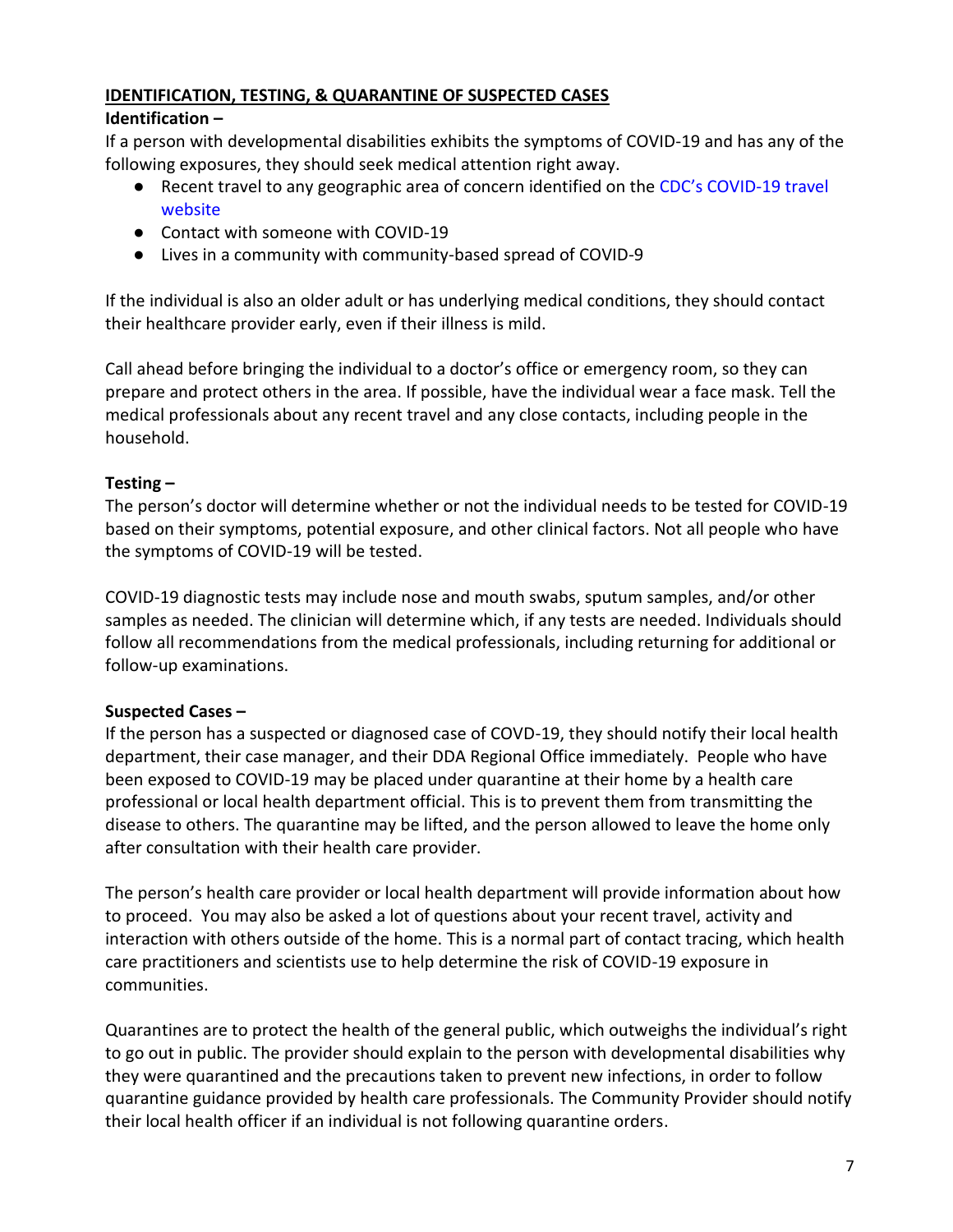Group or shared homes serving a quarantined person should follow infection control measures recommended for homes and residential communities, including:

- Separate the quarantined individual by using separate bed and bathrooms, when possible
- Call and notify health care professionals before going to appointments to notify them that the person with developmental disabilities has or is currently being evaluated for COVID-19
- Ask the quarantined person to wear a face mask while they are in the same room as others, or have others wear a facemask while in the same room as the quarantined person
- Avoid sharing household items like dishes, glasses, utensils, towels, and bedding
- Clean hard surfaces and high touch points in the home with a diluted bleach solution or EPA-approved household disinfectant at least once a day
	- $\circ$  To make a diluted bleach solution add  $\frac{1}{4}$  cup of bleach to 1 gallon of water
- Wear disposable gloves while handling soiled laundry or bedding from the quarantined individual. Wash and dry laundry with the warmest temperature recommended on the item's label
- Limit or restrict visitors who do not need to be in the home

If the person's caregiver is quarantined due to COVID-19, the person may request emergency support from their provider agency. If the individual has self-directed services, they may work with their Support Broker to arrange for alternative staff.

Contact your local health department for more information on quarantine procedures, and review the CDC's guide to infection prevention in the home: [https://www.cdc.gov/coronavirus/2019](https://www.cdc.gov/coronavirus/2019-ncov/hcp/guidance-prevent-spread.html) [ncov/hcp/guidance-prevent-spread.html](https://www.cdc.gov/coronavirus/2019-ncov/hcp/guidance-prevent-spread.html)

## **NOTE: If an individual with developmental disabilities is diagnosed with COVID-19, the DDA wants to be notified immediately, so that we can report this immediately to MDH.**

## **FACE-TO-FACE MEETINGS, GROUP GATHERINGS, VISITS, & MONITORING**

The DDA recommends that Community Providers practice social distancing and limit the number and size of in-person contacts. Community Providers may use phone calls, Skype or any other appropriate communication methods so that staff may provide their services remotely**.** 

Additional social distancing practices include:

- Ensure sure that shared spaces in the home have good airflow (e.g., an air conditioner or an opened window, weather permitting)
- Consider interacting outdoors if appropriate
- Practice good hand hygiene and cough etiquette
- When contact with an ill person cannot be avoided, follow standard infection prevention practices as recommended by your employer

**Phone or other teleconferencing services will not be possible for those providing personal care assistance.** Instead, they should practice social distancing as much as they are able to, while continuing the necessary care for the person.

● In-home personal care workers should maintain a distance of at least 6 feet from the individual to the best of their ability